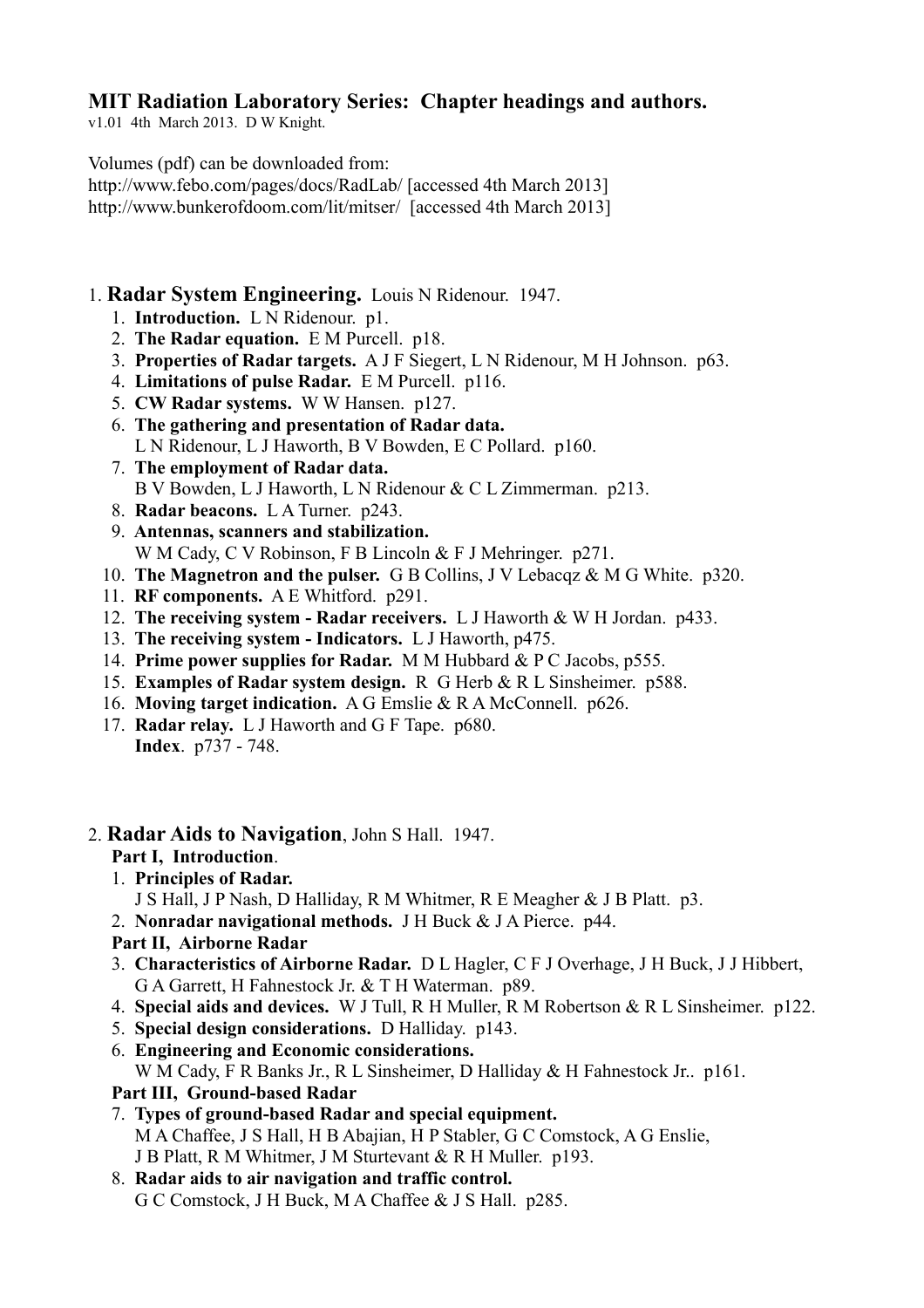#### **Part IV, Shipborne Radar**

9. **Navigation and Pilotage.**

R M Emerson, J P Nash, E E Miller, D B McLaughlin & C A Smith. p317.

- 10. **A shipborne navigational Radar.** J P Nash, R M Emerson & R E Meagher. p354. **Index**. p383 - 389.
- 3. **Radar Beacons**, Arthur Roberts. 1947.
	- **Part I, Basic considerations**.
	- 1. **The uses of Beacons.** L A Turner & A Roberts. p3.
	- 2. **The requirements of systems using beacons: Range considerations.** H H Bailey & A Roberts. p27.
	- 3. **Propagation and coverage considerations.** p42.
	- 4. **Frequency considerations.** p63.
	- 5. **Coding and communication.** p83
	- 6. **Traffic and engineering considerations.** H H Bailey & A Roberts. p104.
	- **Part II, Beacon design.** p123.
	- 7. **Beacon design: RF components.** W A Downes, E R Gaerttner, S E Golian, J J G McCue & T S Saad. p125.
	- 8. **Beacon receivers.** E R Gaerttner, J H Tinlot & G P Wachtell. p149.
	- 9. **Interrogation coding.** C L Longmire & G P Wachtell. p180.
	- 10. **Response coders.** C L Longmire. p204.
	- 11. **Beacons as pulse communication systems.** G O Hall, C L Longmire, R A Minzner, M D O'Day & A Roberts. p221.
	- 12. **Modulators.** P A de Paolo, J J G McCue, K R More & J C Reed. p237.
	- 13. **Beacon transmitters: Magnetrons.** R Dickinson, K R More, P A de Paolo & J C Reed. p256.
	- 14. **Triode transmitters.** P A de Paolo, K R More & J C Reed. p279.
	- 15. **Power supplies and performance testing**. B W Pike, M J Cohen & J J G McCue. p313.
	- 16. **Beacon system synthesis**. B W Pike, J J G McCue & M J Cohen. p342.
	- P**art III, I nterrogator and system design.** p363.
	- 17. **Radar design for beacon operation**. W M Preston. p365.
	- 18. **The design of interrogator-responsors**. G O Hall, M D O'Day & J R Lien. p385.
	- 19. **Typical beacon systems**. G C Danielson, P A de Paolo & F P Zaffarano. p398. **Part IV, Beacons in the field**
	- 20. **Installation, operation and maintenance**. W M Preston & A Roberts. p437. **Appendix A, Amplitude modulation of pulses**. L A Turner. p473. **Glossary**. p475 - 477. **List of symbols**. p479 - 480. **Index**. p481 - 489.
- 4. **Loran**, J A Pierce, A A McKenzie and R H Woodward. 1948. **Part I, The Loran system**
	- 1. **Introduction**. B W Sitterly & D Davidson. p3.
	- 2. **History of Loran**. J H Halford, D Davidson & J A Waldschmitt. p19.
	- 3. **Principles of Loran**. B W Sitterly. p52.
	- 4. **Future trends**. J A Pierce. p107.
	- 5. **Propagation**. J A Pierce. p121.
	- 6. **Methods of computation of Loran tables and charts**. B W Sitterly. p170.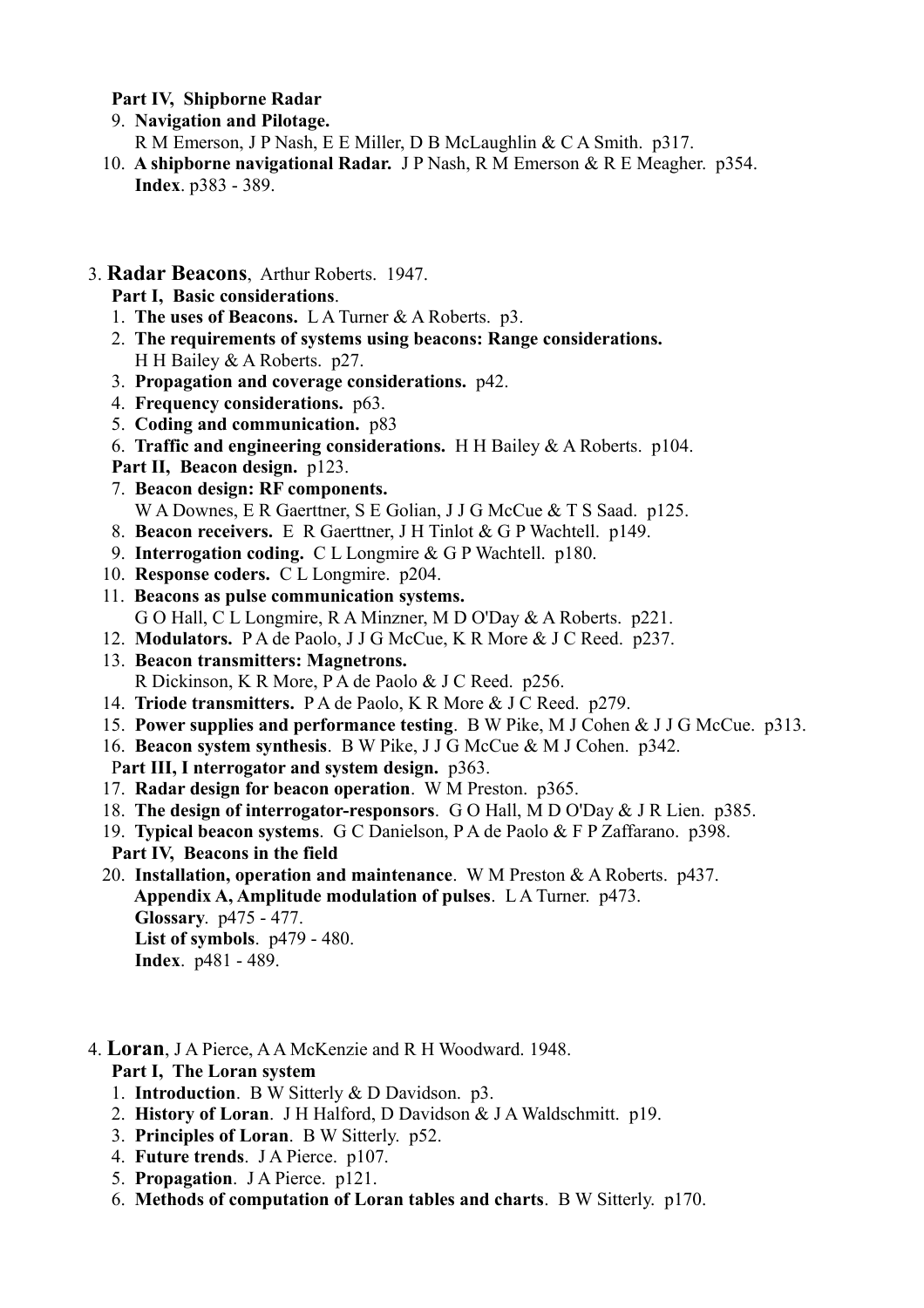#### **Part II, Loran equipment**

- 7. **Timers**. R H Woodward & J C Williams. p197.
- 8. **Switching equipment**. R H Woodward. p258.
- 9. **Transmitters**. A J Poté, R B Lawrance & G C Trembly. p275.
- 10. **Antenna systems**. R B Lawrance. p301.
- 11. **Receiver-indicators**. R H Woodward. p345.
- 12. **Special techniques and measurements**. G H Musselman. p386. **Appendix A. The Loran program in the hydrographic office**. p403. **Appendix B. Loran ground stations**. p419. **Appendix C. Demonstrations concerning the geometry of Loran lines**. B W Sitterly. p425. **Appendix D. The determination of errors in the positions of Loran transmitting stations**. B W Sitterly. p432. **Loran Bibliography**. P457 - 468 **Index**. p469 - 476.
- 5. **Pulse Generators**, G N Glasoe and J V Lebacqz. 1948.
	- 1. **Introduction**. G N Glasoe. p1.

#### **Part I. The hard-tube pulser.**

- 2. **The output circuit of a hard-tube pulser**. G N Glasoe. p21.
- 3. **Vacuum tubes as switches**. G N Glasoe. p90.
- 4. **Driver circuits**. G N Glasoe. p119.
- 5. **Particular Applications**. G N Glasoe. p140.
- **Part II. The Line-type pulser**. p173.
- 6. **The pulse-forming network**. H J White, P R Gilette & J V Lebacqz. p175.
- 7. **The discharging circuit of the line-type pulser**. J V Lebacqz. p225.
- 8. **Switches for line-type pulsers**. J V Lebacqz, H J White, J R Dillinger, A S Jerrems & K J Germeshausen. p273.
- 9. **The charging circuit of the line-type pulser**. H J White, P C Edwards & H H Koski. p355.
- 10. **Performance of line-type pulsers**. J V Lebacqz. p417.
- 11. **Particular applications**. R S Stanton, J V Lebacqz, L G Kersta & H J White. p448.
- **Part III. Pulse transformers**. W H Bostick.
- 12. **Elemetary theory of pulse transformers**. p499.
- 13. **Pulse-transformer design**. p532.
- 14. **Effect of pulse-transformer parameters on circuit behaviour**. p562.
- 15. **Materials and their uses in design**. p599.
- **Appendix A. Measuring techniques**. O T Fundingsland. p661.

 **Appendix B. Pulse duration and amplitude**. W H Bostick & J V Lebacqz. p710. **List of symbols**. p723 - 728.

**Index**. p729 - 741.

### 6. **Microwave Magnetrons**. George B Collins. 1948.

- 1. **Introduction**. G B Collins. p1.
- **Part I, Resonant systems.** p47.
- 2. **The unstrapped resonant system.** N Kroll. p49.
- 3. **The rising-sun system.** N Kroll. p83.
- 4. **The strapped system.** L R Walker. p118.
- 5. **Output circuits.** L R Walker. p167.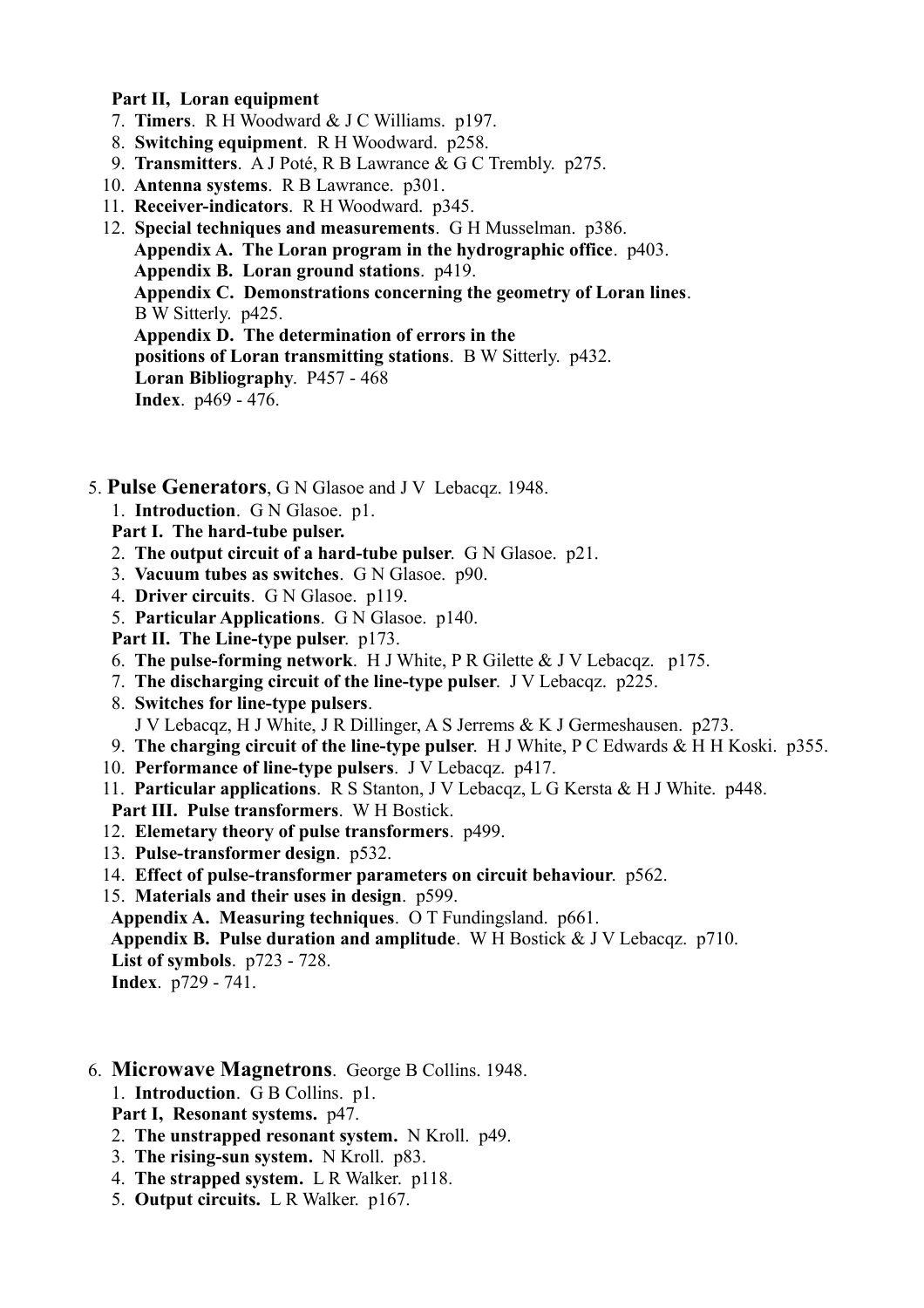**Part II, Analysis of operation**.

- 6. **The interaction of the electrons and the EM field.** L R Walker. p207.
- 7. **The space-charge as a circuit element.** F F Reike. p288.
- 8. **Transient behaviour.** F F Reike. p339.
- 9. **Noise.** F F Reike. p388.
- **Part III, Design.** p399.
- 10. **Principles of design.** A M Clogson. p401.
- 11. **The resonant system.** S Millman & W V Smith. p460.
- 12. **The cathode.** J G Buck and A M Clogson. p503.
- 13. **The magnetic circuit.** J R Feldmeier. p540.

**Part IV, Tuning and stabilization**. p559.

- 14. **Mechanical tuning.** W V Smith. p561.
- 15. **Electronic tuning.** W V Smith. p592.
- 16. **Stabilization of frequency.** F F Reike. p622. **Part V, Practice.** p647.
- 17. **Construction.** J R Feldmeier. p649.
- 18. **Measurements.** M A Herlin & A G Smith. p698.
- 19. **Typical magnetrons.** A G Smith. p739. **Index.** p797 - 806.
- 7. **Klystrons and Microwave Triodes**,

Donald R Hamilton, Julian K. Knipp and J B Horner Kuper. 1948.

**Part I. Fundamentals**

- 1. **Introduction**. J B H Kuper. p3.
- 2. **Summary of microwave tube types and functions**. D R Hamilton. p17.
- 3. **Basic electronic phenomena at high frequencies**. J K Knipp. p31.
- 4. **Basic circuit phenomena at high frequencies**. J K Knipp. p70.

**Part II. Planar space-charge tubes**.

- 5. **Theory of HF space-charge devices**. J K Knipp.
- 6. **Space-charge devices as microwave amplifiers**. J B H Kuper. p146.
- 7. **Microwave triode oscillators**. J B H Kuper. p170.
- 8. **Pulse operation of microwave triodes**. J B H Kuper. p187.

**Part III. Klystrons**.

- 9. **Velocity modulation and Klystron bunching**. D R Hamilton. p201.
- 10. **Amplifier Klystrons**. D R Hamilton. p248.
- 11. **Frequency multiplier Klystrons and two-resonator Klystron oscillators**. D R Hamilton. p285.
- 12. **Reflex Klystron oscillators**. J K Knipp & D R Hamilton. p311.
- 13. **Nonideal reflectors**. D R Hamilton. p352.
- 14. **Hysterisis in Reflex Klystrons**. D R Hamilton. p384.
- 15. **Load effects in Reflex Klystrons**. J B H Kuper. p404.
- 16. **Reflex-Klystron modulation**. D R Hamilton. p441.
- 17. **Noise in Reflex Klystrons**. J B H Kuper & J K Knipp. p470.
- 18. **Practical. Reflex Klystrons**. J B H Kuper. p495. **Index**. p527 - 533.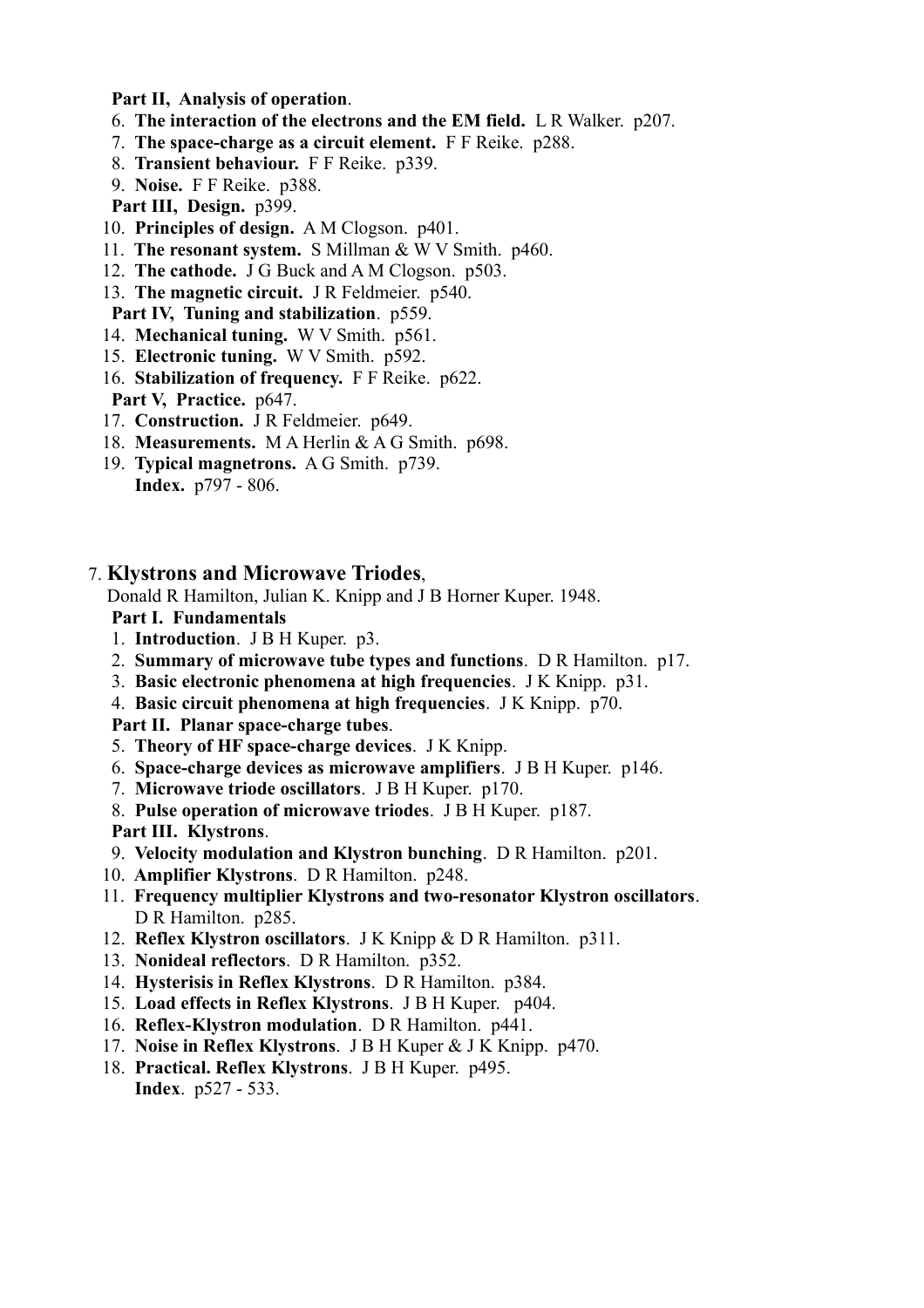## 8. **Principles of Microwave Circuits**,

- C G Montgomery, R H Dicke and E M Purcell. 1948.
- 1. **Introduction.** E M Purcell. p1.
- 2. **Electromagnetic waves**. C G Montgomery. p10.
- 3. **Waveguides as transmission lines**. C G Montgomery. p60.
- 4. **Elements of Network Theory**. C G Montgomery. p83.
- 5. **General microwave circuit theorems**. R H Dicke. p130.
- 6. **Waveguide circuit elements**. C G Montgomery. p162.
- 7. **Resonant cavities as circuit elements**. Robert Beringer. p207.
- 8. **Radial transmission lines**. N Marcuvitz. p240.
- 9. **Waveguide junctions with several arms**. C G Montgomery & R H Dicke. p283.
- 10. **Mode transformations**. E M Purcell & R H Dicke. p334.
- 11. **Dielectrics in waveguides**. C G Montgomery. p365.
- 12. **The symmetry of waveguide junctions**. R H Dicke. p401. **Index**, p481 - 486.

9. **Microwave Transmission Circuits.** George L Ragan. 1948.

- 1. **Introduction**. p1.
- 2. **Elementary line theory**. p9.
- 3. **Materials and construction techniques**. Richard M Walker. p115.
- 4. **Rigid transmission lines**. G L Raglan & R M Walker. p144.
- 5. **Flexible coupling units and lines**. F E Ehlers and F T Worell. p243.
- 6. **Transition units**. G L Raglan, F L Niemann & F E Ehlers. p305.
- 7. **Motional joints**. F L Niemann, F E Ehlers & F T Worrell. p406.
- 8. **Tuners, power dividers and switches**. G L Raglan & F L Niemann. p456.
- 9. **Theory of microwave filters**. R M Fano & A W Lawson. p540.
- 10. **The design of microwave filters**. A W Lawson & R M Fano. p613. [Biblography p715 - 716]. **Index**. p717 - 725.

### 10. **Waveguide Handbook**. N Marcuvitz. 1951.

- 1. **Transmission lines**. p1. [Properties of dielectric materials, p19-20]
- 2. **Transmission-line modes**. p55.
- 3. **Microwave networks**. p101.
- 4. **Two-terminal structures**. p168.
- 5. **Four-terminal structures**. p217.
- 6. **Six-terminal structures**. p336.
- 7. **Eight-terminal structures**. p373.
- 8. **Composite structures**. p387. **Appendix. Arc sine sums**. p415. **Glossary**. p421. **Index**. p423 - 428.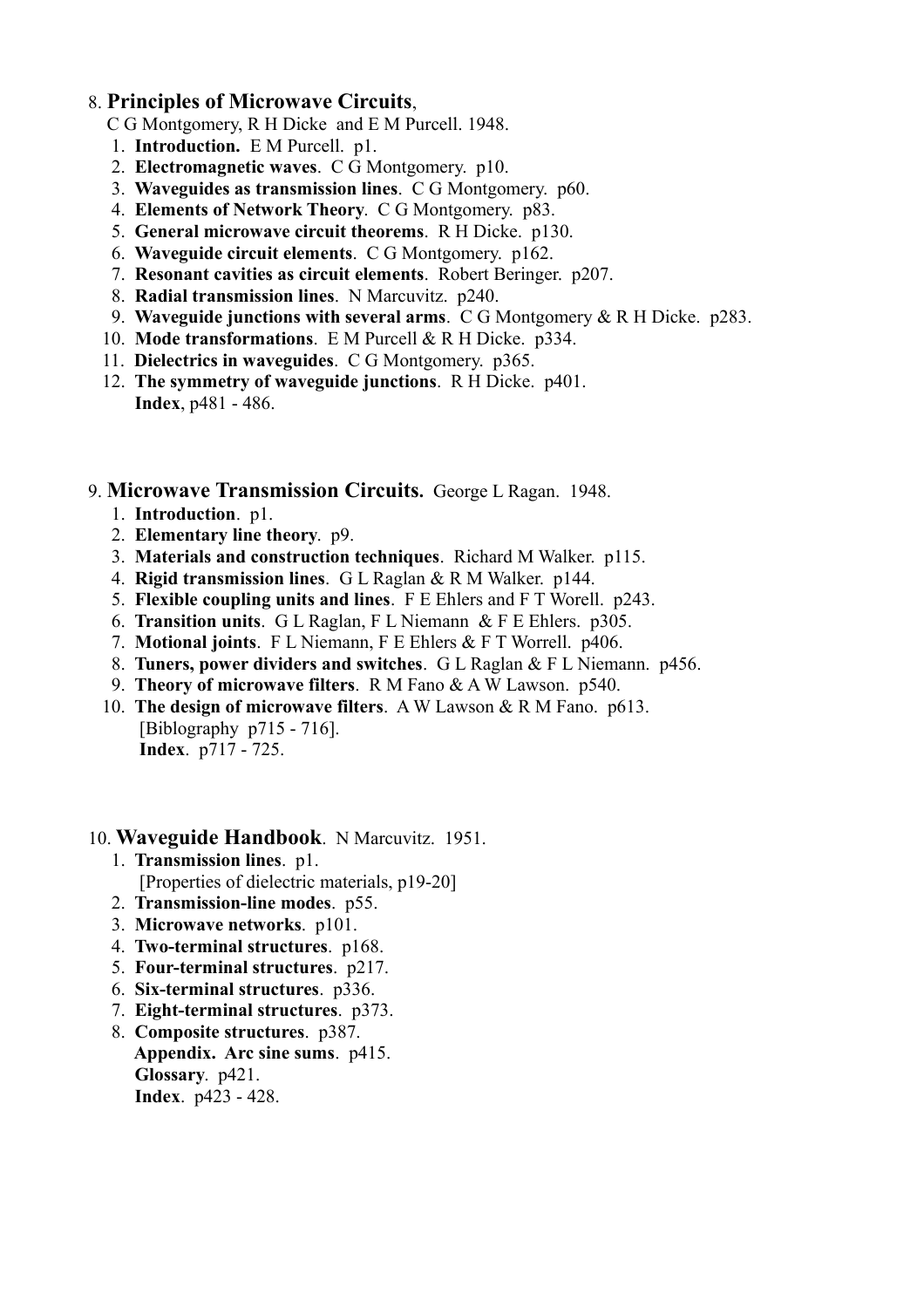## 11. **Technique of Microwave Measurements.** Carol G Montgomery. 1947.

## 1. **Introduction**. p1.

**Part I. Power generation and measurement**.

- 2. **Power sources**. Donald R Hamilton & R V Pound. p21.
- 3. **Microwave power measurements**. R N Griesheimer. p79.
- 4. **Microwave signal generators**. R Beringer, C G Montgomery, R A Howard & S Katz. p221.
- **Part II. Wavelength and frequency measurements**.
- 5. **The measurement of wavelength**. Robert Beringer. p285.
- 6. **Frequency measurements**. Louis B Young. p343.
- 7. **The measurement of frequency spectrum and pulse shape**. George N Kamm. p408.
- **Part III. The measurement of impedance and standing waves**.
- 8. **Measurements of standing waves**, E M Purcell. p473.
- 9. **Impedance bridges**. L B Young. p515.
- 10. **The measurement of dielectric constants**. R M Redheffer. p561 [Bibliography, p672 676]. **Part IV. Attenuators and radiation measurements**.
- 11. **Microwave attenuators. Cutoff attenuators**. Rudolf N Griesheimer. p679.
- 12. **Microwave attenuators. Resistive attenuators.** E Weber & R N Griesheimer. p720.
- 13. **The measurement of attenuation**. Ernst Weber. p804.
- 14. **Directional couplers**. R L Kyhl. p854.
- 15. **RF Phase and pattern measurements**. Harvey R Worthington. p898. **Appendix A. Manufacturers of microwave equipment**. p923. **Index**. p929 - 939.

## 12. **Microwave Antenna Theory and Design**. Samuel Silver. 1949.

- 1. **Survey of microwave antenna design problems**. p1.
- 2. **Circuit relations, reciprocity theorems**. p16.
- 3. **Radiation from current distributions**. p61.
- 4. **Wavefronts and rays**. p107.
- 5. **Scattering and diffraction**. p129.
- 6. **Aperture illumination and antenna patterns**. p169.
- 7. **Microwave transmission lines**. p200.
- 8. **Microwave dipole antennas and feeds**. p239.
- 9. **Linear array antennas and feeds**. J E Eaton, L J Eyges & G G Macfarlane. p257.
- 10. **Waveguide and horn feeds**. J R Risser. p334.
- 11. **Dielectric and metal-plate lenses**. J R Risser. p388.
- 12. **Pencil beam and simple fanned-beam antennas**. p413.
- 13. **Shaped-beam antennas**. L C Van Atta & T J Keary. p465.
- 14. **Antenna installation problems**. L C Van Atta & R M Redheffer. p510.
- 15. **Antenna measurements techniques**. H Krutter. p543.
- 16. **Antenna measurements equipment**. O A Tyson. p593. **Index**. p615 - 623.
- 13. **Propagation of Short Radio Waves**. Donald E Kerr. 1951.
	- 1. **Elements of the problem**. John E Freehafer and D E Kerr. p1.
	- 2. **Theory of propagation in a horizontally stratified atmosphere**. J E Freehafer, William T Fishback, Wendell H Furry & D E Kerr. p27.
	- 3. **Meteorology of the refraction problem**. Richard A Craig, Isadore Katz, R B Montgomery & Pearl J Rubenstein. p181.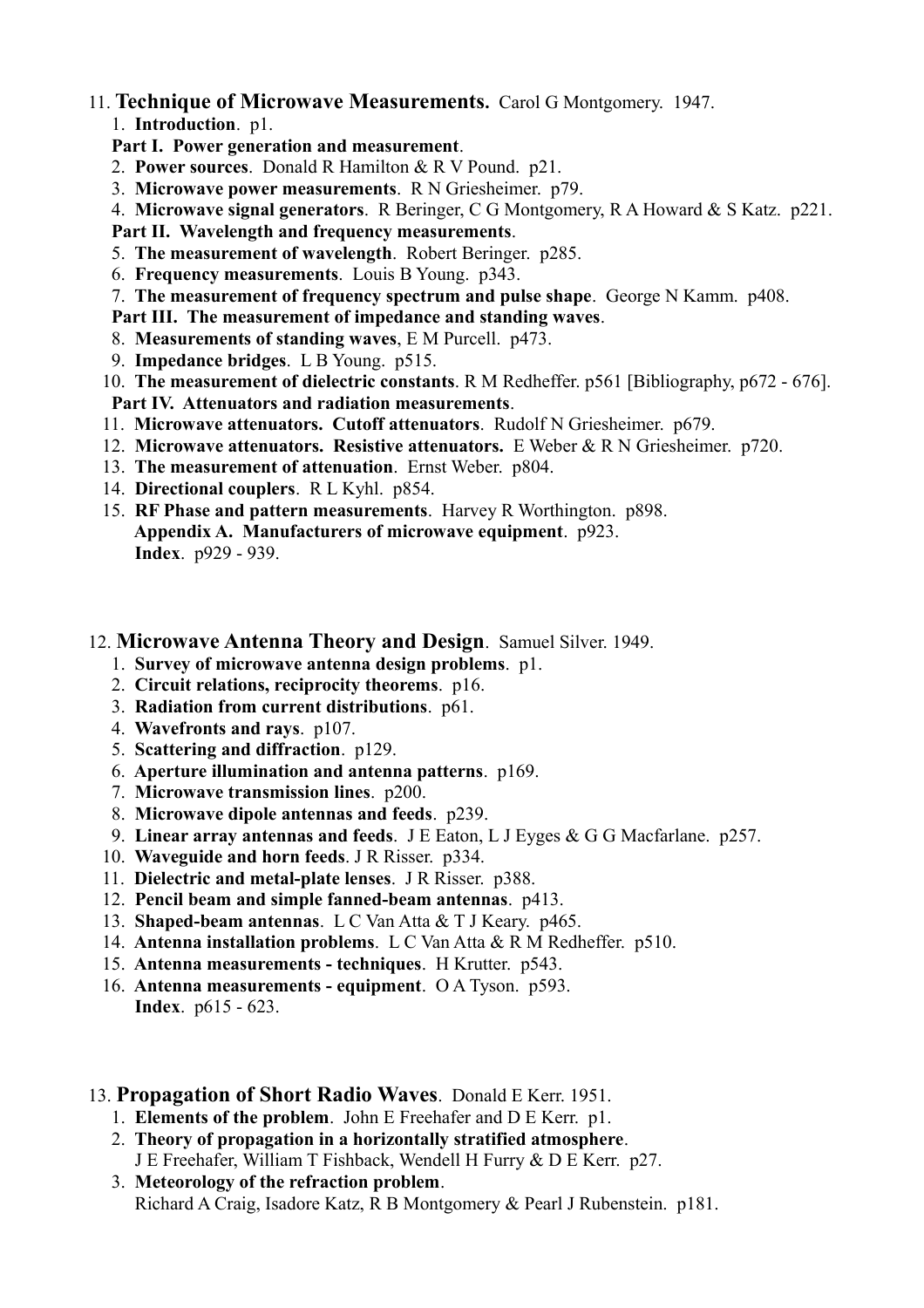4. **Experimental studies of refraction**. P J Rubenstein, D E Kerr & W T Fishback. p294.

- 5. **Reflections from the Earth's sufrace**. D E Kerr, W T Fishback & Herbert Goldstein. p396.
- 6. **Radar targets and echoes**. D E Kerr & H Goldstein, p445.
- 7. **Meteorological echoes**. H Goldstein, D E Kerr & Arther E Bent. p588.
- 8. **Atmospheric attenuation**. J H Van Vleck, E M Purcell & H Goldstein. p641. **Appendix A. Application of the Lorentz reciprocity theorem to scattering**. D E Kerr. p693. **Appendix B. Coherent and incoherent scattering from assemblies of scatterers**. A J F Siegert & H Goldstein. p699. **Name Index**. p707 - 711. **Subject Index**. p713 - 728.
- 14. **Microwave Duplexers**. Louis D Smullin and Carol G Montgomery. 1948.
	- 1. **Introduction**. C G Montgomery. p1
	- 2. **Linear theory of high-Q TR tubes**. L D Smullin. p8.
	- 3. **Bandpass TR tubes**. Wallace C Caldwell. p67.
	- 4. **Characteristics of ATR switches at low power levels**. Harold K Farr. p115.
	- 5. **Microwave gas discharges**. L D Smullin. p139.
	- 6. **The TR and ATR tubes at high power**. L D Smullin & W C Caldwell. p236.
	- 7. **The principles of branched duplexing circuits**. Harold K Farr. p262.
	- 8. **Practical branched duplexers and balanced duplexers**. H K Farr & Carroll W Zabel. p329.
	- 9. **Measurement techniques**. H A Leiter. p376. **Index**. p431 - 437.
- 15. **Crystal Rectifiers**. Henry C Torrey and Charles A Whitmer. 1948.
	- 1. **Introduction**. p1.

**Part I. General properties**.

- 2. **Fundamental properties of the crystal rectifier**. p15.
- 3. **Properties of semiconductors**. p45.
- 4. **The semiconductor-metal contact**. p68.

**Part II. The crystal converter**.

- 5. **Frequency conversion**. p111.
- 6. **Noise generation**. p179.
- 7. **Loss and noise measurements**. p198.
- 8. **Burnout**. p236.
- 9. **Test equipment**. p264.
- 10. **Manufacturing techniques**. p301.

**Part III, Special types**.

- 11. **Low-level detection**. p333.
- 12. **High-inverse-voltage rectifiers**. p361.
- 13. **Welded-contact germanium crystals**. p398.
	- **Appendix A. The reciprocity theorem of Dicke**. p417
	- **Appendix B. Skin effect at a metal-semiconductor contact**. p421.
	- **Appendix C. Spreading resistance of an elliptical contact**. p427.
	- **Appendix D. Crystal-rectifier types and specifications**. p429.

**Index**. p435 - 443.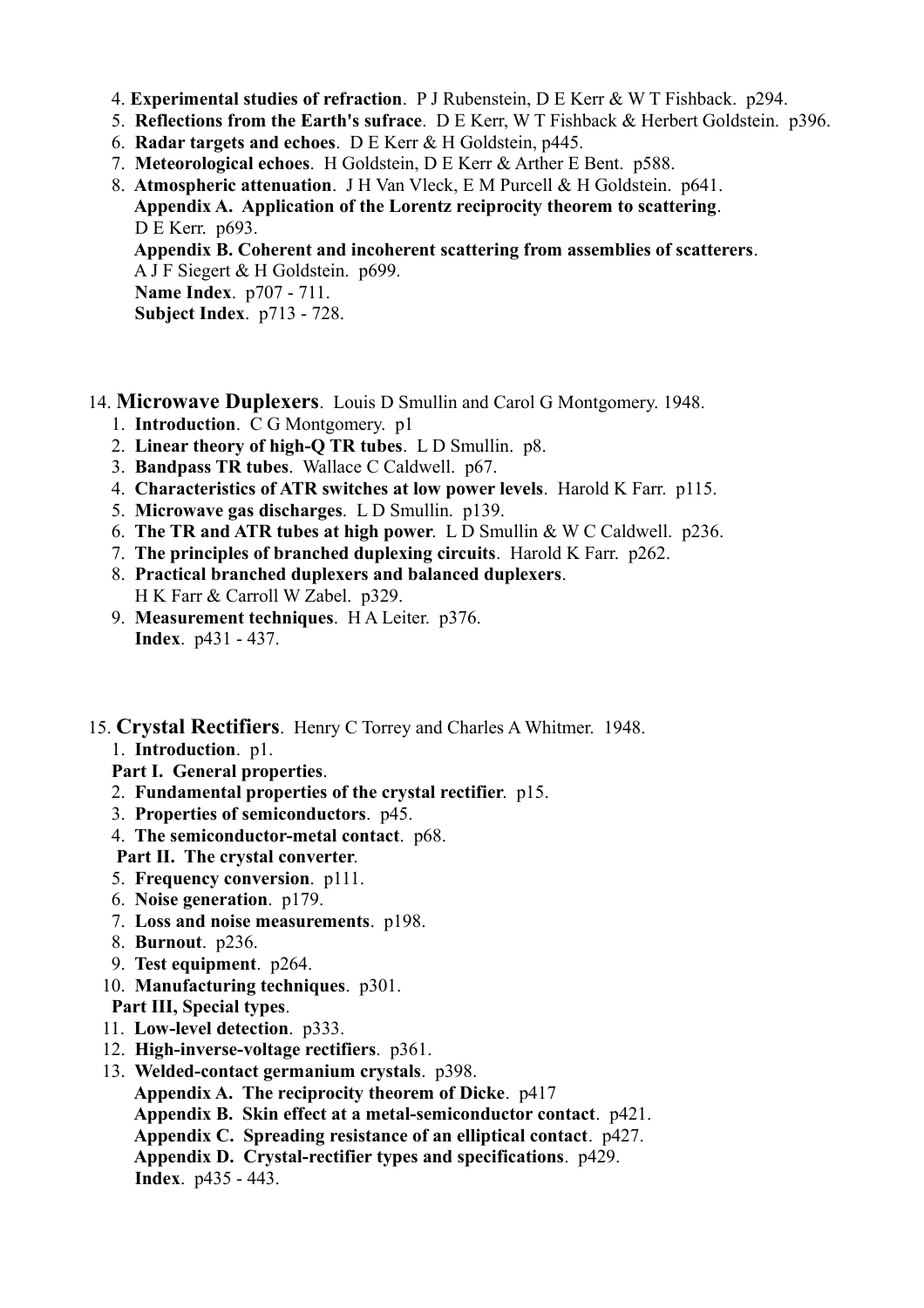- 16. **Microwave Mixers**. Robert V Pound. 1948.
	- 1. **Introduction**. p1
	- 2. **Crystal rectifier circuits**. p47
	- 3. **Simple microwave crystal mixer circuits**. p119
	- 4. **Multiple function mixers**. p190.
	- 5. **Local oscillator noise**. p235.
	- 6. **Balanced mixers**. p257.
	- 7. **Frequency control of local oscillators**. p290.
	- 8. **Special measurement techniques**. p352. **Index**. p375 - 381.

### 17. **Components Handbook**. John F Blackburn. 1949.

- 1. **Wires and cables**. M D Fagen & H E Kallmann. p1.
- 2. **Fixed composition resistors**. G Ehrenfried, p33.
- 3. **Fixed wire-wound and misc. resistors** [varistor, thermistor, etc.]. M D Fagen & G Ehrenfried. p65.
- 4. **Iron-core inductors** [and transformers]. J F Blackburn and S N Golembe. p115.
- 5. **Piezoelectric devices**. P F Brown & S Frankel. p175.
- 6. **Electromagnetic delay lines**. H E Kallmann. p191.
- 7. **Supersonic delay lines**. H B Huntington. p218.
- 8. **Potentiometers**. F E Dole. p243.
- 9. **Special variable condensers**. E A Holmes III. p288.
- 10. **Rotary inductors** [Synchros, Magnesyns, Telegons, DC Selsyn]. W F Goodell. p310.
- 11. **Instrument motors and tachometers**. T B Morse. p356.
- 12. **Power supplies** [batteries, generators, motor-generators, inverters, vibrators, etc.]. M M Hubbard. p396.
- 13. **Relays and related devices**. J F Blackburn. p467.
- 14. **Receiving tubes**. F N Barry. p517. **Index**. p615 - 620.
- 18. **Vacuum Tube Amplifiers**. George E Valley Jr. and Henry Wallman. 1948.
	- 1. **Linear-circuit analysis and transient response**. Richard Q Twiss. p1.
	- 2. **High-fidelity pulse amplifiers**. Robert M Walker & Henry Wallman. p71.
	- 3. **Pulse amplifiers of large dynamic range**. Harry J Lipkin. p113.
	- 4. **Synchronous and staggered single-tuned high-frequency bandpass amplifiers**. Henry Wallman. p166.
	- 5. **Double-tuned circuits**. R Q Twiss. p201.
	- 6. **High-frequency feedback amplifiers**. H J Lipkin. p232.
	- 7. **Bandpass amplifiers: Pulse response and general considerations**. H Wallman. p274.
	- 8. **Amplifier measurement and testing**. Yardley Beers & Eric Durand. p301.
	- 9. **Low-frequency amplifiers with stabilized gain**. Duncan MacRae Jr.. p333.
	- 10. **Low-frequency feedback amplifiers**. Harold Fleisher. p384.
	- 11. **Direct-coupled amplifiers**. John W Gray. p409.
	- 12. **Amplifier sensitivity**. E J Schremp. p496.
	- 13. **Minimal noise circuits**. R Q Twiss & Yardley Beers. p615.
	- 14. **Measurement of noise figure**. Yardley Beers. p695. **Appendix A. Realizability of filters**. H Wallman. p721. **Appendix B. Calculation of load tuning condenser**. Duncan McRae Jr.. p728.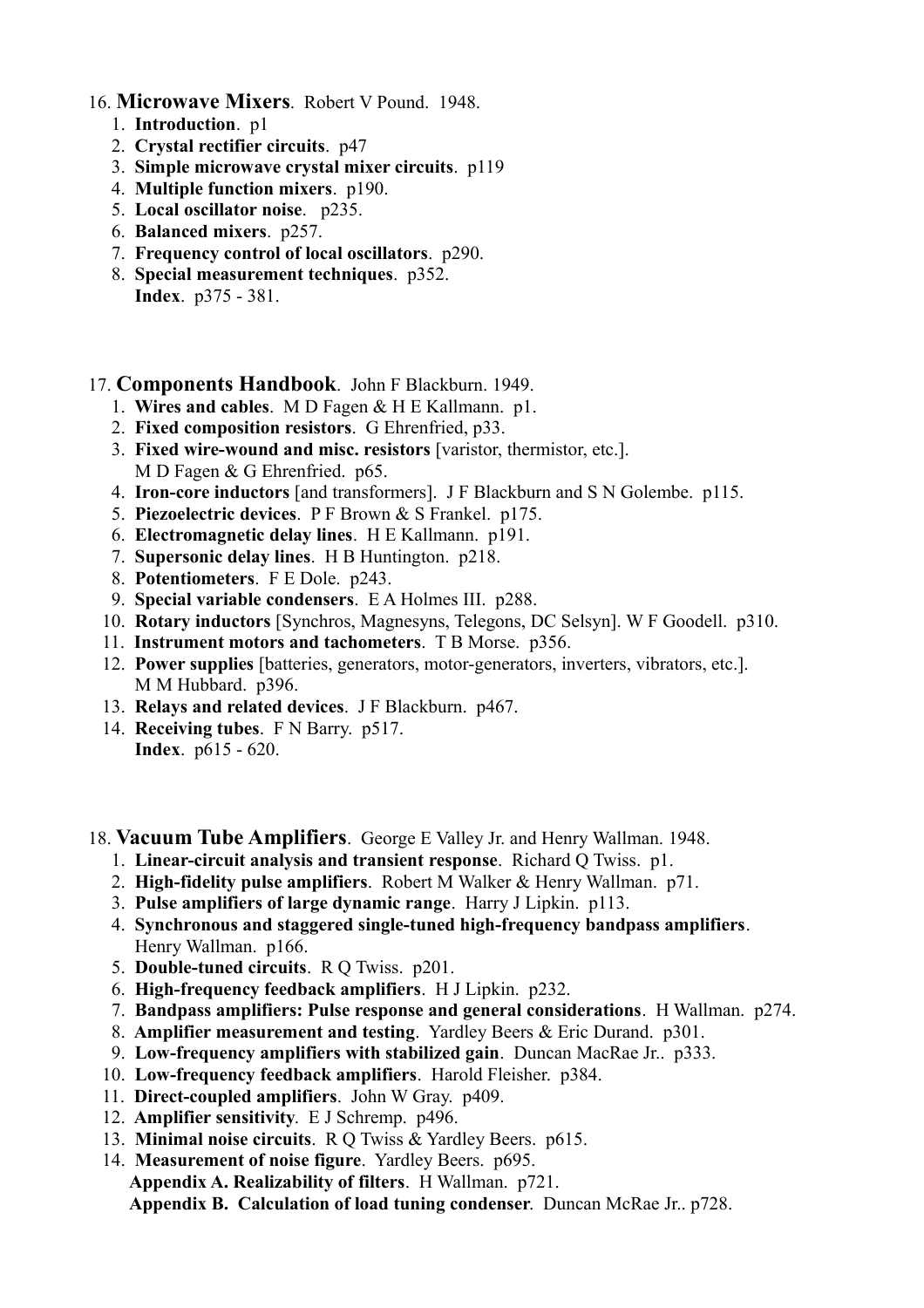**Appendix C. Drift of vacuum-tube characteristics under constant applied potentials**. John W Gray. p730. **Index**. p735 - 743.

- 19. **Waveforms**. Britton Chance, Vernon Hughes, Edward F MacNichol Jr., David Sayre and Frederic C Williams. 1949.
	- 1. **Introduction**. B Chance & F C Williams. p1.
	- 2. **Operations on waveforms with linear circuit elements**. F C Williams. p17.
	- 3. **Operations with nonlinear circuit elements**. R Kelner, J W Gray, B Chance. p40.
	- 4. **Sinusoidal waveform generators**. G R Gamertsfelder & J V Holdham. p101.
	- 5. **Generation of fast waveforms**. D Sayre. p159.
	- 6. **Blocking oscillators and delay-line pulse generators**. E F MacNichol Jr & R B Woodbury. p205
	- 7. **Generation of triangular waveforms**. V W Hughes & R M Walker. p254.
	- 8. **Generation of special waveforms**. R Kelner, W Proctor, F B Berger. p289.
	- 9. **Amplitude selection, comparison and discrimination**. R Kelner, J W Gray, E F MacNochol Jr.. p325.
	- 10. **Time selection**. B Chance. p364.
	- 11. **Electrical amplitude modulation**. B Chance. p389.
	- 12. **Electromechanical modulators**. F B Berger & E F MacNichol Jr.. p427.
	- 13. **Time modulation**. D Sayre. p466.
	- 14. **Amplitude and time modulation**. B Chance. p501.
	- 15. **Sinusoidal frequency multipliers and dividers**. E B Hales & J V Holdam. p545.
	- 16. **Pulse-recurrence-frequency division**. A H Fredrick, V W Hughes & E F MacNichol Jr.. p567.
	- 17. **Counting**. R B Woodbury & J V Holdam. p602.
	- 18. **Mathematical operations on waveforms I**. D MacRae Jr., A H Fredrick & A S Bishop. p629.
	- 19. **Mathematical operations on waveforms II**. F B Berger & D MacRae Jr.. p667.
	- 20. **Oscilloscope techniques in waveform measurement**. B Chance. p694.
	- 21. **Storage tubes**. P R Bell, G D Forbes & E F MacHichol Jr.. p707.
	- 22. **Electrical delay lines**. V Hughes. p730.
	- 23. **Supersonic delay device**. V W Hughes & H B Huntington. p751. **Appendix A. Negative-capacity amplifier**. P R Bell. p767. **Appendix B. Cathode-compensated amplifier**. P R Bell. p771. **Glossary**. p775 - 776. **Index**. p777 - 785.

### 20. **Electronic Time Measurements**.

Britton Chance, Robert I Hulsizer, Edward F MacNichol Jr. and Frederic C Williams. 1949.

- 1. **Introduction**. B Chance. p1.
- 2. **Radio distance and speed measurements**. B Chance. p4.
- 3. **Techniques of pulse time measurements**. B Chance. p37.
- 4. **Generation of fixed indeces**. R I Hulsizer, D Sayre & R B Leachman. p69.
- 5. **Generation of movable indeces single-scale circuits**. R Kelner. p111.
- 6. **Generation of movable indeces circuits**. R I Hulsizer & R B Leachman. p142.
- 7. **Manual measurements**. B Chance & E F MacNichol Jr.. p176.
- 8. **Techniques of automatic time measurement**. R I Hulsizer & F C Williams. p275.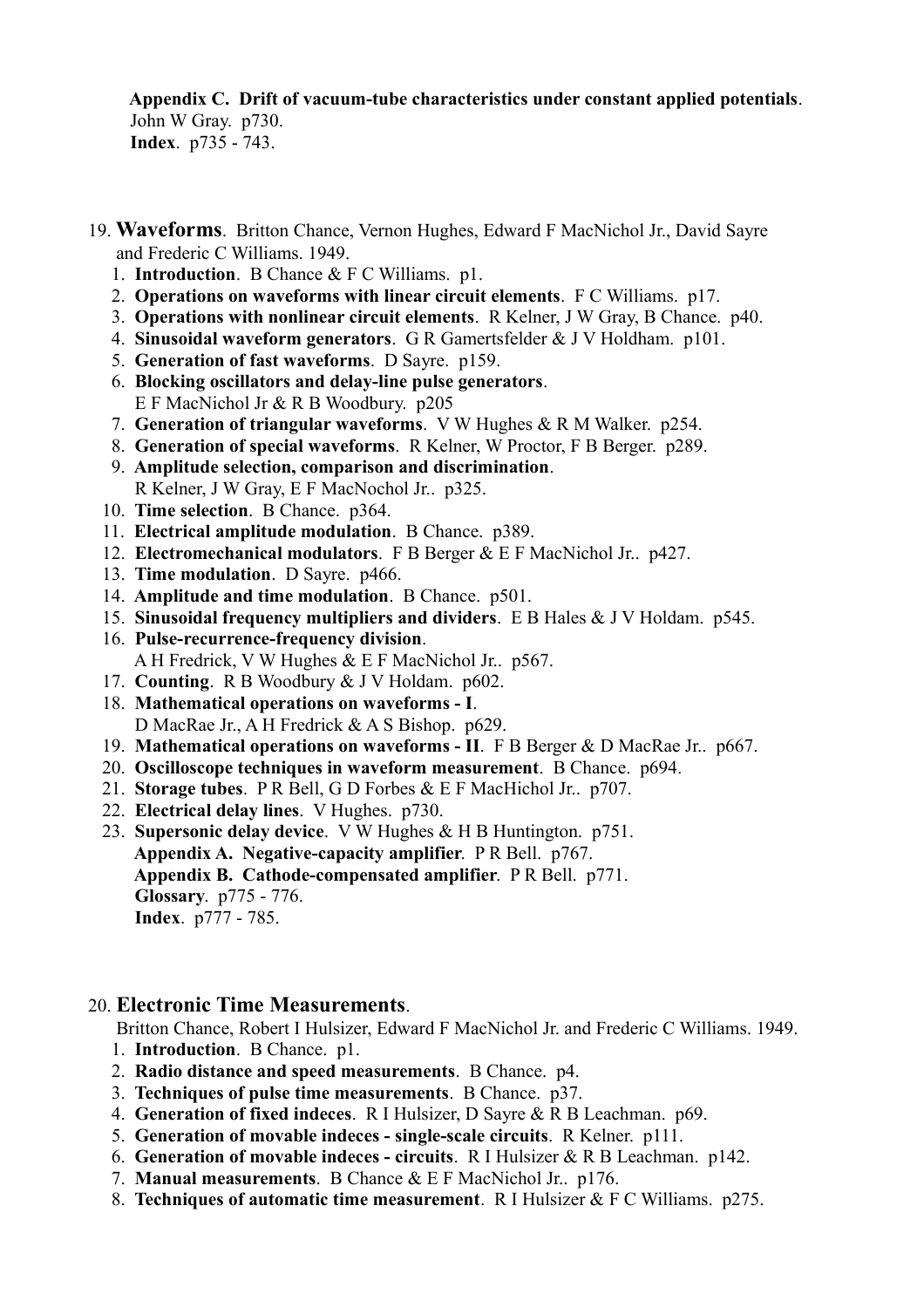- 9. **Systems for automatic time and position measurement**. R I Hulsizer, J V Holdham & W B Jones. p341.
- 10. **Special data-transmission systems**. E F MacNichol Jr. p391.
- 11. **Relay Radar systems**. E F MacNichol Jr., W J Jacobi and F P Coffin. p417.
- 12. **Delay and cancellation of recurrent wave trains**. H B Huntington, W Selove & D Gale. p471. **Glossary**. p527 - 528. **Index**. p529 - 538.

## 21. **Electronic Instruments**.

Ivan A Greenwood Jr., J Vance Holdam Jr. and Duncan MacRae Jr. 1948.

- **Part I. Electronic analogue computers**.
- 1. **Introduction**. I A Greenwood Jr.. p3.
- 2. **Computer design**. I A Greenwood Jr. & D MacRae Jr. p11.
- 3. **Arithmetic operations**. J Lentz & I A Greenwood Jr.. p32.
- 4. **Calculus**. J W Gray. p64.
- 5. **The generation of functions**. D MacRae Jr. & W Roth. p90.
- 6. **Grouped operations**. D MacRae Jr.. p129.
- 7. **Examples of computer design**. D MacRae Jr., I A Greenwood Jr. & W Roth. p172.

**Part II. Instrument servomechanisms**.

- 8. **Introduction and summary of design procedure**. I A Greenwood Jr. p215.
- 9. **Servo theory: Introduction and transient analysis**. G L Kreezer. p225.
- 10. **Servo theory: Frequency analysis**. G L Kreezer. p266.
- 11. **Servo theory: Evaluation and correction of system performance and special problems**. G L Kreezer & I A Greenwood Jr.. p319.
- 12. **Choice and design of components**. I A Greenwood Jr., S B Cohen, D MacRae Jr., J R Rogers, W D Green Jr., W Goodell & W Roth. p362.
- 13. **Experimental techniques**. J R Rogers & I A Greenwood Jr.. p451.
- 14. **Special servo systems**. J R Rogers, F W Goodell Jr., I A Greenwood Jr., D MacRae & J W Gray. p468.
- **Part III. Voltage and current regulators**.
- 15. **Regulator elements**. A Jacobsen & J V Holdam Jr. p493.
- 16. **Practical regulator design**. A Jacobsen & J V Holdam Jr.. p523.
- **Part IV. Pulse test equipment**.
- 17. **Development and design**. H J Reed Jr. & R W Lee. p573.
- 18. **Practical Radar test oscilloscope designs**.

H J Reed Jr., A H Fredrick, B Chance & E F MacNichol Jr.. p594.

- **Part V. The design and construction of electronic apparatus.**
- 19. **The design and construction of electronic apparatus**. W G Proctor, J V Holdam Jr. & A C Hughes Jr. p667. **Index**. p709 - 721.

## 22. **Cathode Ray Tube Displays**.

Theodore Soller, Merle A Star, and George E Valley Jr. 1948.

- 1. **Introduction**. L J Haworth. p1.
- 2. **Cathode-ray tubes**. T Soller. p39.
- 3. **Focus coils and focus magnets**. R D Radcliffe. p93
- 4. **Circuit techniques**. F N Gilette & C A Washburn. p111.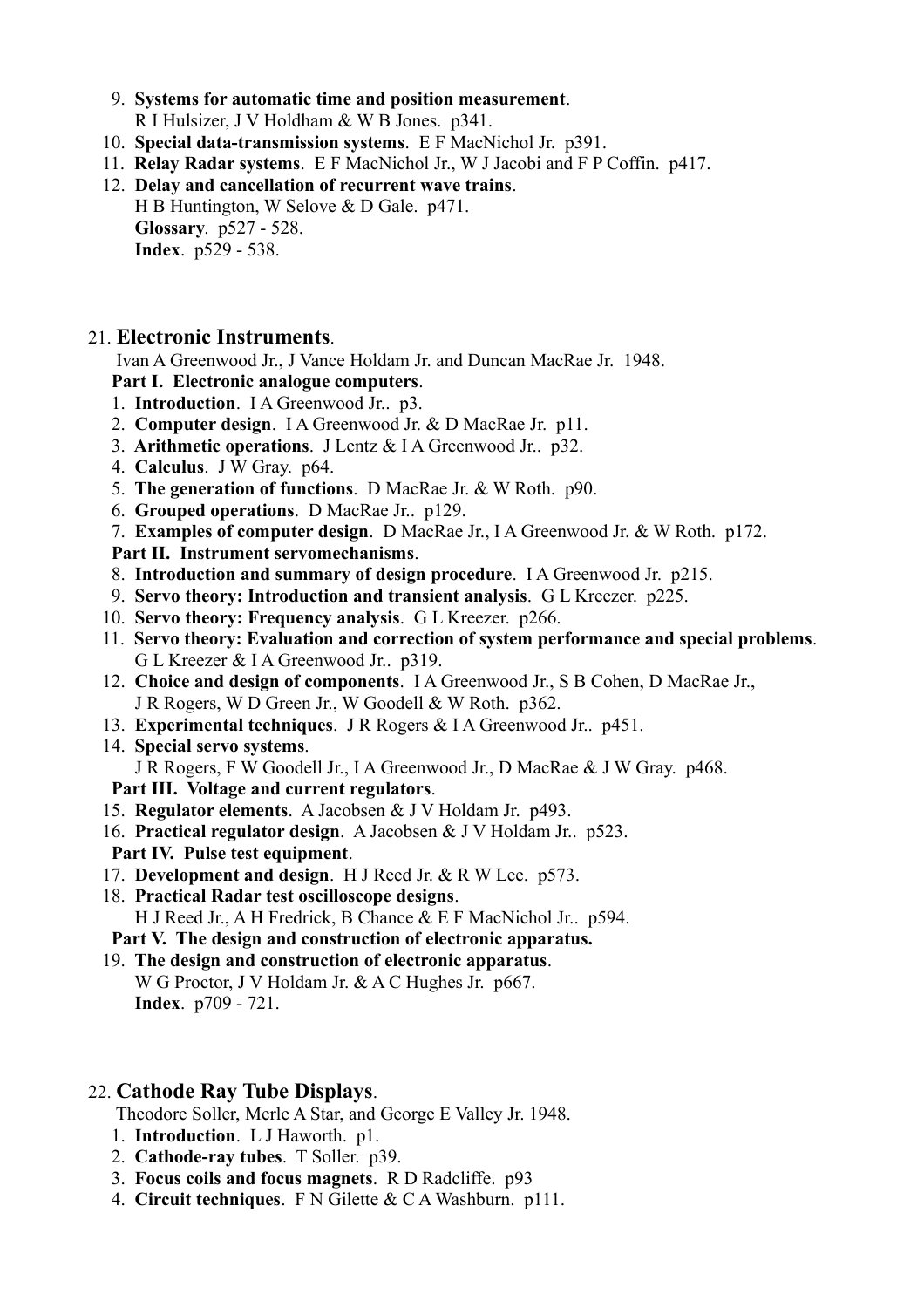- 5. **Position-data transmission**. F W Berger & Warren F Goodell. p184.
- 6. **Electronic markers and indices**. H O Marcy III. p227.
- 7. **Deflection-modulated displays**. R P Abbenhouse, P F Brown & D F Winter. p251.
- 8. **Deflection coils**. Ralph Dressel. p303.
- 9. **Pattern distortions on magnetic cathode-ray tubes**. R D Rawcliffe. p338.
- 10. **Sweep amplifiers for reactive loads**. C W Sherwin, Robert M Walker & F N Gillette. p356
- 11. **Rectangular-coordinate displays**. L D Ellsworth. p384.
- 12. **Special deflection coils for off-centering**. R D Rawcliffe & R W Dressel. p411
- 13. **Radial-time-base display**. P Axel, C W Sherwin & G M Glasford. p425.
- 14. **Sector-display indicators**. R W Lee. p482.
- 15 **Range-height displays**. P Axel. p516.
- 16. **Mechanical and optical devices**. T Soller, R W Dressel C W Sherwin. p539.
- 17. **Spot size**. R D Rawcliffe & T Soller. p590.
- 18. **Screens for cathode-ray tubes**. W B Nottingham. p609. **Appendix A. Construction of focusing devices**. R D Rawcliffe. p707. **Appendix B. Construction and characteristics of deflection coils**. R Dressel & T Soller. p712. **Appendix C. Impregnation of deflection and focus coils**. R D Rawcliffe. p719.

**Appendix D. Cathode-ray-tube characteristics**. T Soller & A Y Bentley. p722.

**Appendix E. Video amplifiers**. P Axel. p731.

**Index**. p737 - 746.

- 23. **Microwave Receivers**. S N Van Voorhis. 1948.
	- 1. **Introduction**. S N Van Voorhis. p1.
	- 2. **Duplexers, microwave mixers, and local oscillators.** M C Waltz. p7.
	- 3. **AFC systems and circuits**. G H Nibbe, F E Towsley & E Durand. p27.
	- 4. **IF input circuits**. Yardley beers. p79.
	- 5. **VHF amplifiers, mixers and oscillators**. A B Macnee. p122.
	- 6. **Intermediate-frequency amplifiers**. H Wallman. p155.
	- 7. **Second detectors**. W H Jordan. p188.
	- 8. **Video amplifiers**. F M Ashbrook. p213.
	- 9. **Gain-control circuits**. S N Van Voorhis. p238.
	- 10. **Mechanical construction of receivers**. F M Ashbrook. p253.
	- 11. **RF Test equipment**. R D O'Neal & J M Wolf. p277.
	- 12. **IF test equipment**. E Durand & Y Beers. p305.
	- 13. **A simple Radar receiver**. F M Ashbrook. p336.
	- 14. **An airborne receiver incorporating anticlutter circuits**. C Butt. p349.
	- 15. **A receiver for an automatic-tracking Radar**. C E Ingalls. p380.
	- 16. **A two-band 200Mc/s superheterodyne receiver**. A B Macnee. p419.
	- 17. **Wide-band FM receiver**. H Logemann Jr. p440.
	- 18. **Beacon superheterodyne receivers**. J H Tinlot. p455.
	- 19. **Crystal-video receivers**. H J Lipkin. p504.
	- 20. **Superregenerative receivers**. G O Hall. p545.
	- 21. **MTI receivers**. W Selove. p579. **Index**. p613 - 618.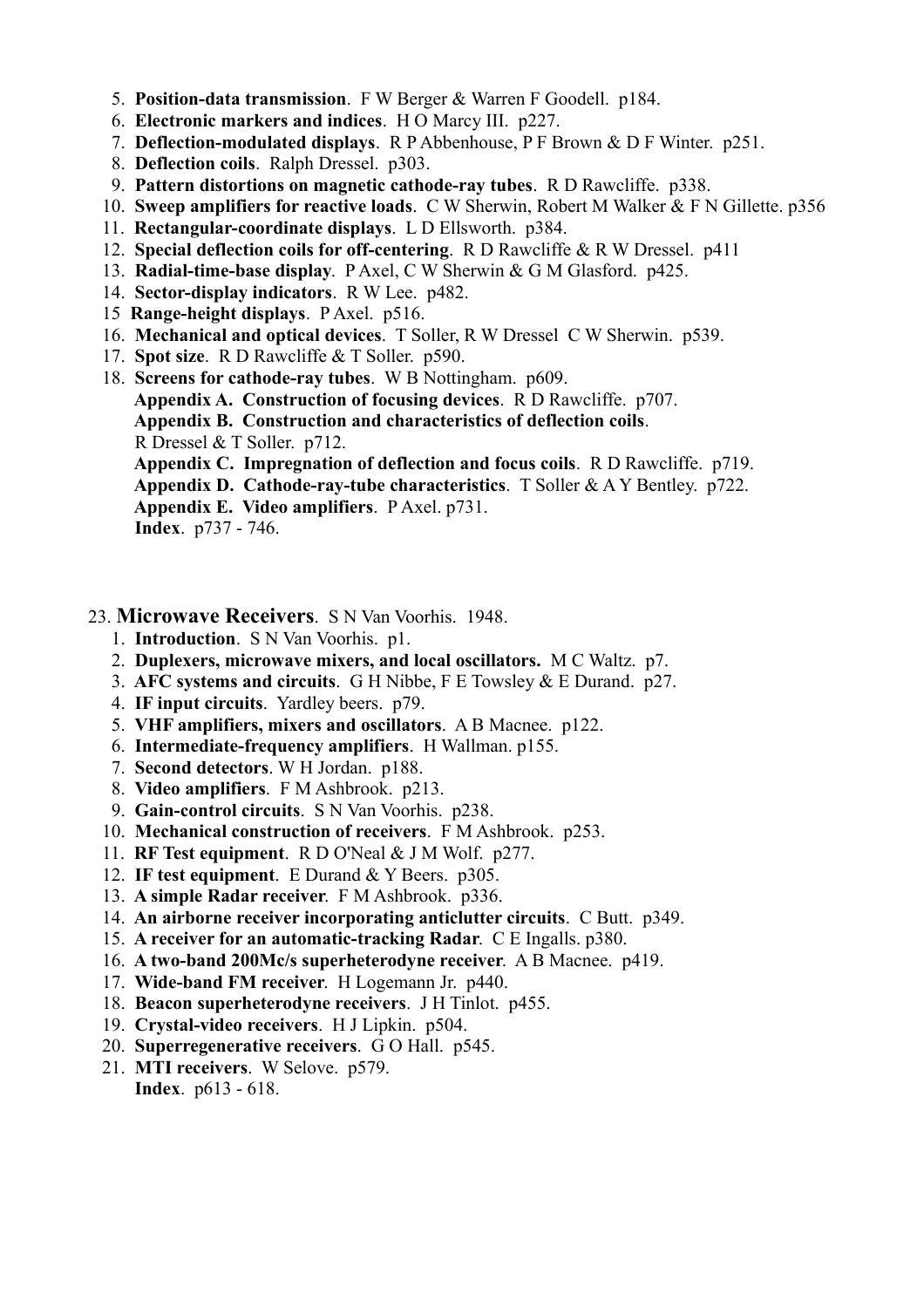## 24. **Threshold Signals**. James L Lawson and George E Uhlenbeck. 1950.

- 1. **Introduction**. p1.
- 2. **Types of signals and methods for their reception**. p3.
- 3. **Theoretical introduction**. p33.
- 4. **Basic origins of internal noise**. p64.
- 5. **Receiver noise**. p98.
- 6. **External noise sources; clutter**. p124.
- 7. **The detectability of signals in the presence of noise**. p149.
- 8. **Pulse trains in internal noise**. p176.
- 9. **Pulse trains in internal noise; other methods of presentation**. p238.
- 10. **Modulated pulse trains**. p257.
- 11. **Threshold pulsed signals in clutter**. p297.
- 12. **Threshold signals in electronic interference**. p335.
- 13. **Threshold modulations for amplitude-modulated and frequency-modulated continuous-wave systems**. p367. **Index**. p385 - 388.

## 25. **Theory of Servomechanisms**.

Hubert M James, Nathaniel B Nichols, and Ralph S Phillips. 1947.

- 1. **Servo systems**. I A Getting. p1.
- 2. **Mathematical background**. H M James & P R Weiss. p23.
- 3. **Servo elements**. C W Miller. p76.
- 4. **General design principles for servomechanisms**. N B Nichols, W P Manger & E H Krohn. p134.
- 5. **Filters and servo systems with pulsed data**. W Hurewicz. p231.
- 6. **Statistical properties of time-variable data**. R S Phillips. p262.
- 7. **RMS-error criterion in servomechanism design**. p308.
- 8. **Applications of the new design method**. C H Dowker & R S Phillips. p340. **Appendix**. Table of integrals. p369. **Index**. p371 - 375.

## 26. **Radar Scanners and Radomes**. W M Cady, M B Karelitz and Louis A Turner. 1948. **Part I. Radar scanners**.

- 1. **Uses of Radar scanners**. M B Karelitz. p3.
- 2. **Ground and ship antennas**.
	- D D Jacobus, R N Grenzeback, H A Straus, M B Karelitz & V G Bruce. p15.
- 3. **Ground antenna mounts**. D D Jacobus. p70.
- 4. **Stabilization of ship antennas**. W B Ewing. p104.
- 5. **Ship antenna mounts**. R J Grenzeback & D D Jacobus. p129.
- 6. **Airborne scanners**. W M Cady & R M Robertson. p155.
- 7. **Stabilization of airborne antennas**. R Sher. p194.
- 8. **Scanner control mechanisms**. J K McKendry & R Sher. p211.

### **Part II. Radomes**.

- 9. **General survey of the radome problem**. H Leaderman. p241.
- 10. **Electrical design of normal-incidence radomes**. H Leaderman. p259.
- 11. **Electrical design of streamlined radomes**. H Leaderman, W Ellis & L A Turner. p286.
- 12. **Theory of the reflection and transmission of EM waves by dielectric materials**. H Leaderman & L A Turner. p341.